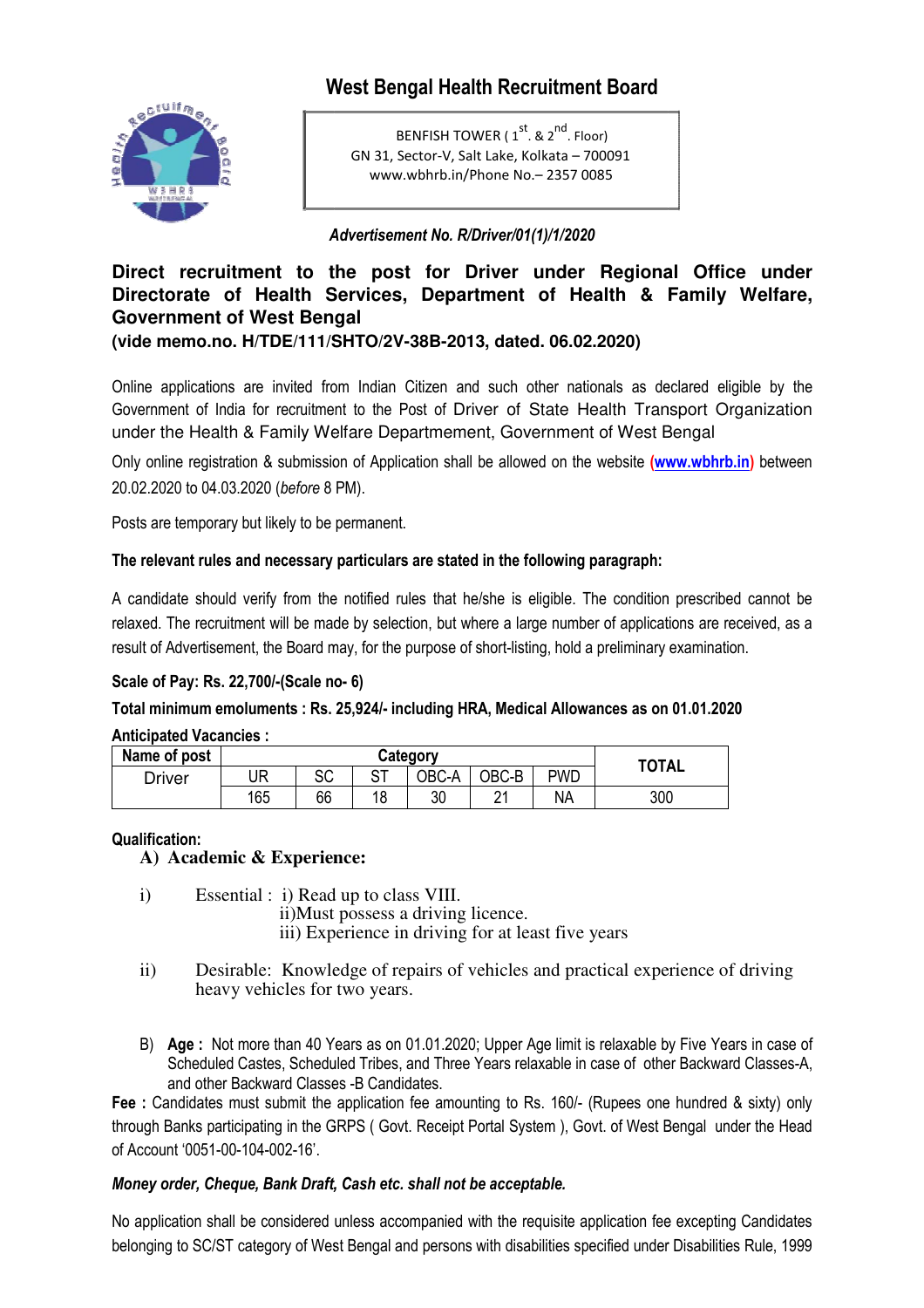(certificates obtained before the Advertisement date), who do not require to pay any fee. Such exemption of fee is, however, not applicable to any OBC (category A or B) candidate.

## **No claim for refund of the fee shall be entertained nor shall it be held in reserved for any other examination.**

Application shall be made in the format, as available, in the West Bengal Health Recruitment Board Website (www.wbhrb.in).

Application received after the closing date shall be rejected.

In case, any of the statement made in the application be subsequently found to be false within the knowledge of the candidates- his/her candidature shall be liable to cancellation, and even if appointed to a post on the results of this examination his/her appointment shall be liable to be terminated. Willful suppression of any material fact shall also be similarly dealt with.

Candidates should take particular note that entries in their application submitted to the Board must be made correctly against all the items which shall be treated as final and no alteration and addition in this regard shall be entertained after full submission of the application. Application not duly filled in or found incomplete or defective in any respect or without fee will be liable to rejection.

Candidates must fulfill the essential qualification by the closing date. All information regarding selection/ recruitment (date of examination, date of interview etc.) to the post shall be available, time to time in the Board Website at *www.wbhrb.in*.

Candidates are requested to follow the WBHRB Website (www.wbhrb.in) time to time for any update/ information.

## **Particulars and Certificates required:**

- (a) A candidate claiming to be S.C./S.T./B.C. must have a certificate in support of his/her claim from a competent authority of West Bengal as specified below [vide the West Bengal SCs and STs (Identification) Act, 1994 and SCs /STs Welfare Department order No. 261-TW/EC/MR-103/94 dated with B.C.W. Deptt. Order No. 6320-BCH/MR-84/10 dated 24.09.2010]:
	- In the District, the Sub-Divisional Officer of the Sub-Division concerned, and
	- **In Kolkata, District Welfare Officer, Kolkata & ex-officio Jt. Director, Backward Classes** Welfare Deptt., Govt. of West Bengal [ No. 2420-BCW/MR-61/2012 (Pt.) dated 12.07.13.

*No claim for being a member of the SC, ST and OBC, shall be entertained after submission of the application.* 

(b) The West Bengal Health Recruitment Board (WBHRB) may require such further proof or particulars from the candidates as it may consider necessary and may make enquiries regarding eligibility.

Original Certificates relating to citizenship (by registration), age, qualifications, caste (SC/ST/OBC), shall have to be submitted when the WBHRB asks for them. If any candidate fails to furnish any certificate or any other relevant document or information relating to his/her candidature within the time specified by the Board, his/her claim for allotment may be passed over without further reference to him/her.

#### *Submission of more than one application is strictly forbidden.*

A candidate should note that his/her admission to the Examination/ Interview shall be deemed provisional subject to determination of his/her eligibility in all respects. If at any stage even after issue of the letter of appointment a candidate is found ineligible for admission to this Examination, his/her candidature shall be cancelled without further reference to him/her.